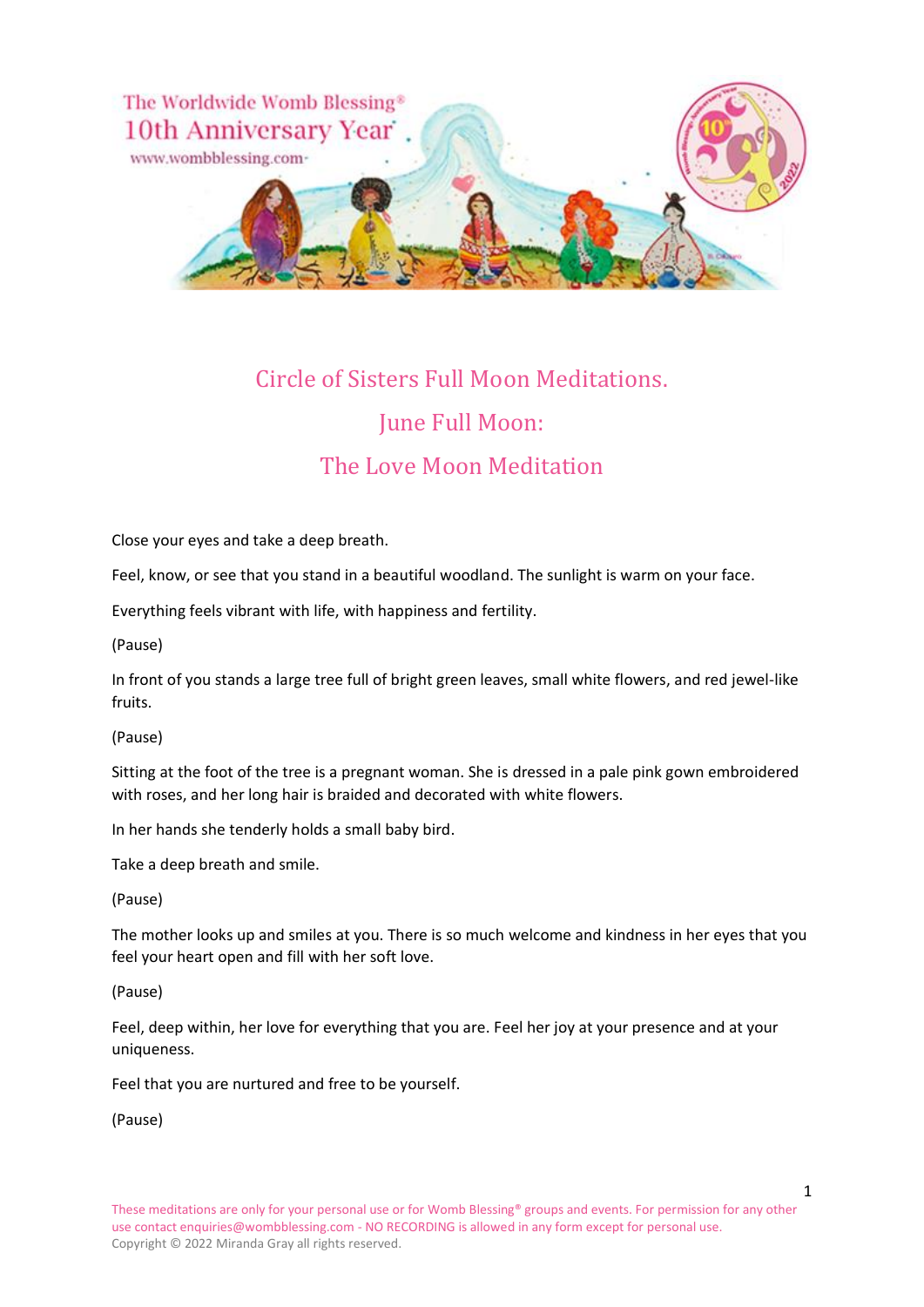

You sit on the grass in front of the mother, and you feel the pressure of the outer world wash away from you. For a moment you sit the sanctuary of the mother, protected and disconnected from the stress of everyday life.

#### (Pause)

The mother gently gives you the baby bird, and you feel its warm soft feathers in your hands.

Nurturing love flows through your heart and hands to envelop this small life.

#### (Pause)

You realise that in your love and willingness to care for others your barriers and stresses are washed away. In the feelings of wanting to nourish others, there is centred strength and calm.

#### (Pause)

You realise that although the power of love feels soft and gentle, it breaks through the patterns of the modern world and allows you to be who your truly are – a loving, gentle, empowered, creative, sensual, and spiritual woman.

#### (Pause)

Feel love for yourself and the desire to care, to nourish, and to nurture yourself.

#### (Pause)

You look at the world around you, and you see the soft pale pink light of love that envelops the Earth. You know that you are part of a single vibration of love.

#### (Pause)

You are never alone, never disconnected, and never without love. It is the energy that gives you being and that nourishes you and your life.

Feel the gentle happiness and strength that this love brings you.

#### (Pause)

With gentleness you return the baby bird to the mother, feeling gratitude for the mother's presence.

#### (Pause)

Bring your awareness to your physical heart and hands. Feel or know that love flows through them with the blessing of the mother.